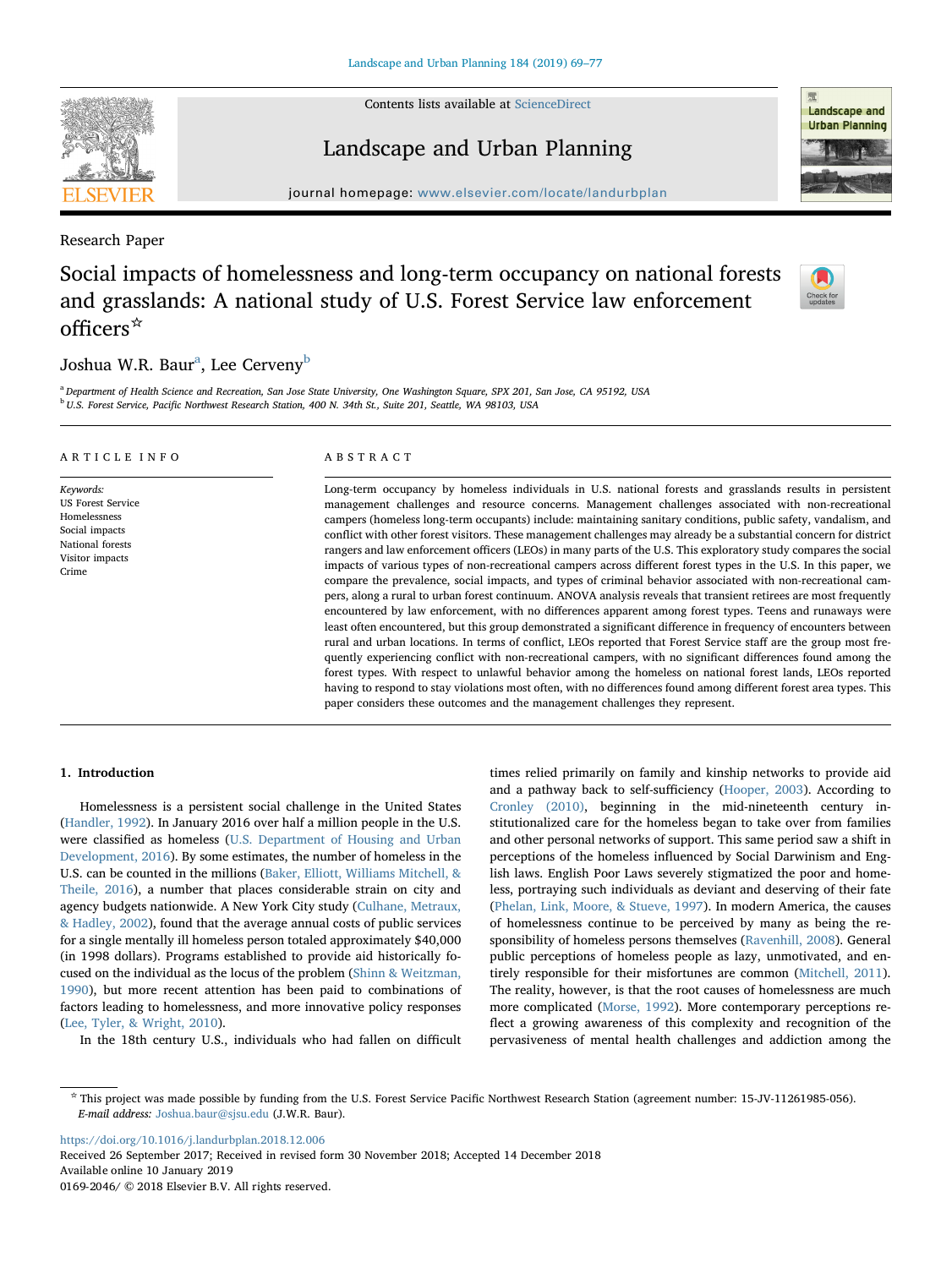#### homeless.

Pathways into homelessness are complex and multidimensional ([Mitchell, 2011; Nooe & Patterson, 2010](#page-8-7)). Research suggests they generally can be divided into two broad categories: social-structural and individual causes ([Somerville, 2013\)](#page-8-9). Social-structural causes are social influences or institutions that include employment opportunities, housing prices and stability, pervasive poverty, availability of public services, access to health care, and low wages ([Nooe & Patterson,](#page-8-10) [2010\)](#page-8-10). Individual causes include age, mental health, family background, physical and emotional abuse, substance abuse, gender, and ethnicity [\(Fazel, Geddes, & Kushel, 2014; Thompson, Wall, Greenstein,](#page-7-3) [Grant, & Hasin, 2013\)](#page-7-3). Each person's pathway into homelessness appears to be a unique combination of social-structural and individual factors ([Somerville, 2013\)](#page-8-9). A combination of mental health challenges, substance abuse, and an absence of a social support network seems to be the biggest contributor to homelessness ([Kim, Ford, Howard, &](#page-8-11) [Bradford, 2010; Padgett, Stanhope, Henwood, & Stefancic, 2011](#page-8-11)). The pervasiveness of substance abuse among homeless people is highlighted by the results of a Canadian study that found 50% of cases of deceased homeless people were attributable to drugs or alcohol [\(Page, Thurston,](#page-8-12) [& Mahoney, 2012\)](#page-8-12). Prevalence of homeless in public areas, impacting public health and safety policy [\(Baillergeau, 2014\)](#page-7-4), has necessitated public agency responses that have been varied and often costly [\(Gilmer,](#page-8-13) [Manning, & Ettner, 2009](#page-8-13)).

Public services for the homeless include counseling, job training, substance abuse counseling, and shelters [\(Ravenhill, 2008](#page-8-6)). Some homeless persons are reluctant to avail themselves of services (Hoff[man](#page-8-14) & Coff[ey, 2008](#page-8-14)) or face barriers to accessing these services; and, homeless individuals with substance abuse and mental health issues often remain chronically homeless [\(Chamberlain & Johnson, 2011](#page-7-5)). Shelters are often thought to be a reasonable temporary response to homelessness, and other services seek to transition homeless individuals to more permanent lodgings [\(Brown & Wilderson, 2010\)](#page-7-6). However, some homeless individuals are reluctant to stay in shelters due to concerns about safety, sanitary conditions, mistreatment by shelter staff, or fears about their children's safety and well-being [\(Hinton &](#page-8-15) [Cassel, 2013; Meanwell, 2012](#page-8-15)). Others choose to live outside shelters to remain with animal companions that shelters are not equipped to care for ([Click, 2015; Kim and Newton, 2014](#page-7-7)). Rather than stay in a shelter, many homeless individuals opt instead to create temporary housing in parks, open spaces, and on public lands, placing increasing pressure on land management agencies such as the U.S. Forest Service (USFS) to manage homeless users.

Homelessness is often associated with urban areas, but it appears that there may be an increasing number of people setting up permanent housing on U.S. public lands, such as national and state parks and forests. A seminal research project by [Southard \(1997\)](#page-8-16) classified homeless or long-term users of public lands into three broad categories. First, "voluntary nomadic" homeless campers are those for whom "homeless" camping is a voluntary choice, or a preferred way of life. Voluntary nomadic campers believe they are pursuing an alternative lifestyle that rejects capitalist goals in favor of a more deeply spiritual life that focuses on connection to the earth and their fellow travelers. Second, "economic refugees" are homeless due to circumstances, not by choice. Economic refugees are individuals and families who are recently unemployed or who have been priced out of the local housing market and have become only recently homeless. Third, "separatists," like voluntary nomads, live a fairly stable lifestyle on public lands. Most commonly, members of this group are single, middle aged to older males living a solitary existence, preferring to stay away from other people. Separatists frequently have military backgrounds or are experienced campers and hunters. Veterans frequently fall into this category. They seek solitude in public lands and rely on receiving a modest military pension or disability benefits. Southard's categories of homeless users of public lands remain incomplete and in need of further refinement given that little research has been conducted focusing on homeless campers on public lands outside of a later study that supported Southard's typology (Bottorff[, Campi, Parcell, & Sbragia, 2012](#page-7-8)). Nevertheless, Southard's typology provides a reasonable, general idea of the kinds of homeless campers that can be found on U.S. public protected lands managed by the federal government.

The seriousness of homelessness and homeless user behaviors, which often involve illegal activities, on public lands becomes evident if one considers how many people could potentially be adversely impacted. Protected lands including national parks, national forests, national monuments, and wildlife refuges are popular destinations in North America and around the world. In 2017, 15 percent of the terrestrial world was in some protected area status, with protected areas in 245 countries, receiving 8 billion visits annually around the world ([Balmford et al., 2015](#page-7-9)). Visitation to national parks in Japan amounted to approximately 333 million in 2012 [\(Jones & Ohsawa, 2016\)](#page-8-17), similar to the number of annual visits to U.S. national parks which totaled over 330 million in 2017 nationwide ([National Park Service, n.d.](#page-8-18)). In Europe, national parks located closer to urban centers are likelier to receive higher visitor numbers than remote areas ([Schägner, Brander,](#page-8-19) [Maes, Paracchini, & Hartje, 2016](#page-8-19)), a situation that has been observed in Taiwan ([Lee, Huang, & Yeh, 2010](#page-8-20)), Brazil [\(Viveiros de Castro, Souza, &](#page-8-21) [Thapa, 2015](#page-8-21)), and Finland. ([Neuvonen, Pouta, Puustinen, & Sievänen,](#page-8-22) [2010\)](#page-8-22). Proximity to urban locations makes such forests and public lands attractive to all types of users. Large numbers of visitors to recreation and tourism destinations create positive outcomes including area economic benefits ([White, Bowker, Askew, Langner, Arnold, & English,](#page-8-23) [2016\)](#page-8-23), but can also coincide with increased criminal activity [\(George,](#page-8-24) [2010\)](#page-8-24) that negatively impacts visitor experiences and places downward pressure on visitation ([Alleyne & Boxill, 2003](#page-7-10)). In the U.S., federally protected national forests have seen increases in varying forms of criminal activity that have impacted visitors, especially in urbanproximate forests ([Chavez & Tynon, 2000\)](#page-7-11). The types of criminal behavior occurring on U.S. national forest lands ranges from "mild" types of criminal behavior such as littering to more serious crimes, including violent offences and drug-related activity ([Chavez, Tynon, & Knap,](#page-7-12) [2004\)](#page-7-12). Around the world, agencies that manage protected lands are commonly responsible for enormous areas but have few resources to patrol and manage use [\(Fischer, 2008; Leverington, Costa, Pavese, Lisle,](#page-7-13) [& Hockings, 2010](#page-7-13)).

In the U.S., the USFS is responsible for managing 154 national forests and 20 grasslands in 44 states of the U.S. covering more than 192 million acres [\(U.S. Forest Service, 2017\)](#page-8-25). Camping sites on national forests vary in level of development and solitude, based upon the agency's Recreation Opportunity Spectrum (ROS) [\(Clark & Stankey,](#page-7-14) [1979\)](#page-7-14). At the most undeveloped end of the spectrum, the USFS manages areas classified as 'primitive'. Primitive areas are the most remote and dispersed (farthest from roads and development) and therefore most challenging to access. Primitive camping areas commonly lack any amenities save for vault toilets occasionally and create maximum opportunities for solitude. Primitive sites are managed to be rustic and rudimentary. At the other end of the ROS, the USFS classifies areas as 'urban.' Camping sites in urban areas are managed for greater visitor convenience and comfort and may include amenities such as buildings, running water, and commercial activities. Camping areas in urban locations provide opportunities for extensive interaction with others and easy access and travel [\(U.S. Forest Service, 1982\)](#page-8-26). Regardless of level of campsite development, all camping on USFS lands is subject to limitations on the length of time visitors may remain in a site.

Each national forest has specific rules about the maximum amount of time one can occupy a particular forest site; these are designated by a special 'order' as per the Code of Federal Regulations (36CFR.261.50), under "occupancy and use." Rules for camping are usually posted at the developed campgrounds and in visitor centers and ranger district offices. In some national forests, stay limitations are not specified, but most forests indicate a maximum stay of 14 days at a site. In recent years, longer stay limits have been allowed by special forest order. At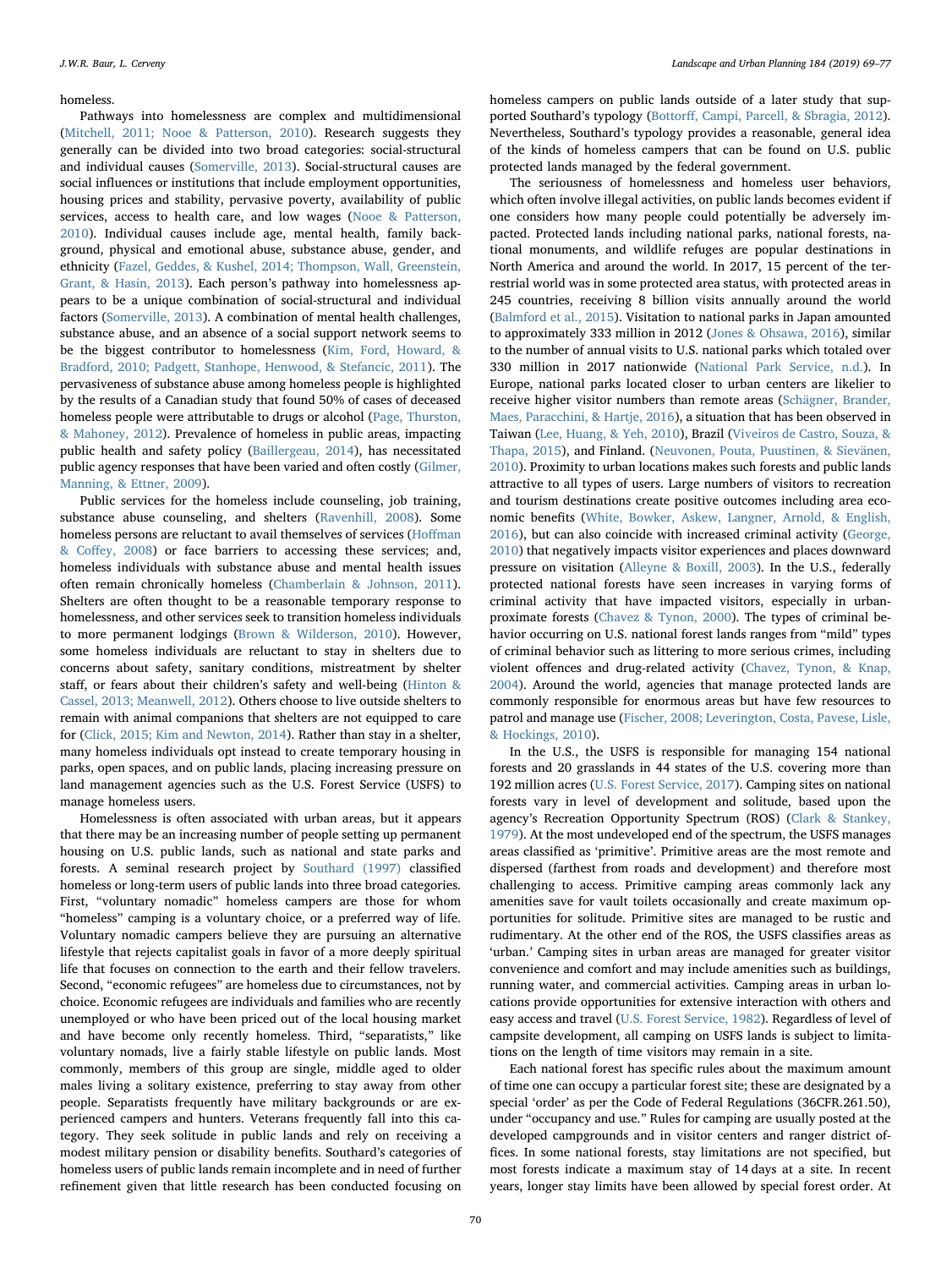the conclusion of an allowable stay, campers are required to move to another site. When visitors exceed the maximum time allowable at a site, they are committing a "stay violation." USFS law enforcement officers (LEOs) can issue a citation for violating this regulation, which typically includes a fine. As with most regulations, LEOs have some discretion in how these rules are applied or enforced and how much time is allowed for compliance. Some national forests have special orders in place associated with the handling of stay violations, which governs the response of law enforcement officials. The degree and severity of management challenges associated with homeless vary across regions, but overall, homeless occupancy of national forest lands remains a difficult situation. Some illegal behavior is more easily linked to homeless occupants, such as building permanent structures, erecting fences or enclosures, cultivating the land, or storing large equipment on Forest Service land (36 CFR.261.50).

Several studies have looked at criminal activity on national forest lands [\(Tynon & Chavez, 2006; Wing & Tynon, 2006\)](#page-8-27) and offered suggestions on important research questions, including how illegal activity impacts recreation users. Researchers ([Wing & Tynon, 2008\)](#page-8-28) used GIS and crime data to identify crime hotspots in the Willamette National Forest in Oregon, identifying certain criminal acts that are most prevalent. Misdemeanors were most common, described as, among other activities, occupancy use and alcohol consumption. Additional information is not given on what precisely "occupancy use" means but this could relate to stay violations by homeless occupants. This is speculation only, given that others are certainly capable of exceeding stay limits as well. Sanitation was also mentioned as a type of misdemeanor, which also could be related to homeless encampments. Two studies ([Wing & Tynon, 2006, 2008](#page-8-28)) relied on the USFS Law Enforcement and Investigation Attainment Reporting System (LEIMARS) as a source of criminal activity data. LEIMARS is the digital law enforcement reporting system used by the USFS to record law enforcement activity. These studies looked at the spatial distribution of categories of crimes (misdemeanors, felonies, infractions etc.) found in LEIMARS for USFS Region 6 (covering Oregon and Washington states). These studies have been helpful in understanding spatial distribution of criminal activity but reported outcomes did not convey a level of granularity that would permit identification of specific offenses (such as stay violations).

At the time of this writing, outside of a small number of studies (Bottorff [et al., 2012; Southard, 1997](#page-7-8)), empirical research focused solely on the incidence and impacts of homelessness on USFS lands is absent. Yet, anecdotal information and recent media accounts ([Healy,](#page-8-29) [2016; Petersen, 2016](#page-8-29)) suggest that homeless individuals on U.S. national forests present persistent management challenges and costs. Management challenges associated with homeless campers on USFS lands include maintaining adequate sanitation and public safety, addressing homeless impacts on natural resources, vandalism, garbage, and conflict with other forest visitors. This exploratory study can help identify the extent to which long-term occupancy by homeless individuals occurs in national forests and grasslands across the U.S. The research discussed in this article will help provide a better understanding of the types of homeless occupants encountered, and the social impacts associated with their presence.

We surveyed USFS LEOs and special agents nationwide, asking questions about the frequency and types of homeless encountered, the frequency of LEO responses to conflict with other forest users, and the types of unlawful activity LEOs responded to when encountering homeless individuals. In an effort to avoid using potentially biasing or inflammatory language, rather than refer to "homeless" in our questionnaire, we referred to them, instead, as "non-recreational campers" or NRCs. The terms NRCs and homeless will be used interchangeably throughout this article. We looked at differences in frequency of encounter and social impacts across different forest types we created for the study (i.e., forests near urban areas or urban-proximate, densely populated rural, or sparsely populated rural areas). Statistical comparisons across the different forest types were conducted.

# 2. Methods

A web-based questionnaire was distributed nationally to USFS LEOs with the support of the USFS Office of Law Enforcement and Investigation in Washington D.C. in the summer of 2015. We sent out an initial email announcing the survey, followed a week later by an email containing the weblink to the full questionnaire. Approximately one week later, we sent a reminder/thank you email, and then sent out two more emails containing the weblink to the questionnaire spaced about one week apart. At the time of the survey, there were 586 law enforcement officers and special agents in the USFS, and we received 290 completed surveys for a response rate of 49 percent.

We explored the presence of NRCs by asking respondents to indicate how often, on average, they encountered various types of NRCs on a 6 point Likert scale from 1 (never) to 6 (more than once per week) in their current jurisdiction. We developed the classes of NRCs based somewhat on extant scholarship and, to a larger extent, informal conversations with key informants. Though [Southard \(1997\)](#page-8-16) typology is helpful, we felt our study required additional categories to better reflect the diversity of homeless persons found in national forests. Classes of NRCs in the study are:

- Separatists-asocial or solo individuals (often veterans or survivalist/ separatist types);
- Families or single parents with children these are family groups recently homeless who are seeking to find permanent housing as quickly as possible, the same or similar to [Southard \(1997\)](#page-8-16) economic refugees;
- Rainbow Families these are voluntary or intentional communities of adults and families living nomadic or semi-nomadic lives who meet regularly on national forest lands to celebrate and commune with each other;
- Forest workers people employed in timber or other harvest professions (harvesters, growers, pickers, and loggers) living in the forest temporarily;
- Seasonal amenity or recreational workers guides and ski instructors;
- Informal gatherings of homeless adults these are ad hoc gatherings, unlike the Rainbow Family gatherings that are organized and repetitive;
- Transient retirees retired individuals living in recreational vehicles either because they cannot afford a permanent home or have voluntarily adopted a nomadic lifestyle;
- University or college students living on forest lands;
- Groups of teens, gang members, undocumented workers or other marginal groups; and,
- Fugitives- individuals seeking to evade notice or capture by law enforcement.

We assessed how NRCs are impacting other people on USFS lands by inquiring how often, on average, LEOs were required to respond to situations of conflict between NRCs and others. Others on USFS lands included overnight recreational users, forest service staff and personnel, and private industry timber workers. For this question, we used a 5 point Likert scale from 1 (never) to 5 (always). Finally, we report here on outcomes looking at unlawful activity.

LEOs are responsible for responding to and investigating criminal behavior on USFS lands. The nature and frequency of criminal behaviors varies. LEOs respond to minor offenses such as expired vehicle registration and litter, to more serious offenses including DUI, assault, and murder. Common citations associated with NRCs are stay violations (exceeding allowed continuous time at a site, usually 14 consecutive days), drug- or alcohol-related offenses, and unsanitary camp conditions (litter, garbage, feces). Permit violations, such as hunting or harvesting timber without a license, are not often associated with homeless occupants. We asked survey respondents how often they cited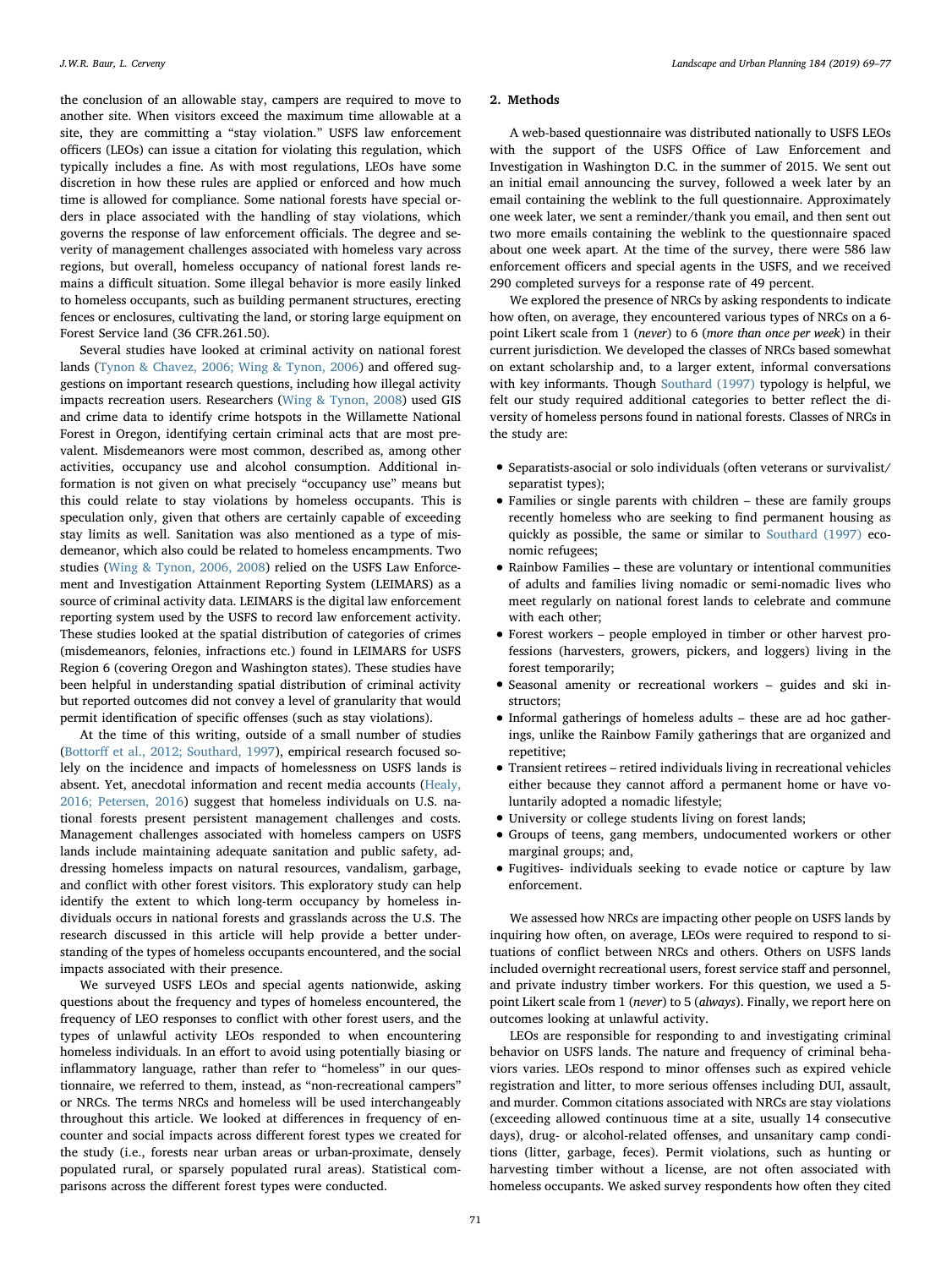or arrested NRCs for various criminal offenses. This question is also on a five-point scale from "Never" to "Always." Offenses range from violent crimes such as murder or rape, to minor offenses including stay violations.

To develop a better understanding of impacts of NRCs in different areas, we also asked respondents to characterize the location of their current assignment. Response categories were: a sparsely populated, rural remote area, described as a fairly isolated area, not close to any large cities or towns; a densely populated remote area described as an area that is located close to small towns or cities, farmlands, or ranchlands; an urban or urban proximate area described as an area located within 50 miles of a major metropolitan area; and we included an "Other" category that allowed respondents to describe their current location as they preferred. Respondents who selected the "Other" category most commonly described their jurisdiction in terms that were similar to the urban or urban-proximate area category, or as large areas containing all three categories. LEO respondents were also invited to provide any additional comments pertaining to study topics in an additional comments section at the end of the questionnaire. Some of their written comments are included in our Discussion section to help more fully describe study outcomes but a full qualitative analysis of written comments is not included here.

We compared NRC encounter frequency, unlawful activity, and conflicts with other forest users across the different types of areas using ANOVA tests in SPSS (Version 24). We conducted ANOVA tests, Levene tests for equality of variances, and finally post-hoc tests based upon the Levene test outcomes. In cases of non-equal variance, we used a Tamhane's post-hoc test. In cases where a Levene's test revealed equal variance, we employed a Bonferroni post-hoc test [\(Vaske, 2008\)](#page-8-30).

### 3. Limitations

Limitations to consider in this study include the proxy measurement of homelessness and homeless activities and behaviors. Rather than collect data directly from NRCs, we relied on LEO reporting. Such a strategy provides an imperfect measure of NRCs on USFS forests and grasslands but represents a more readily available source of data.

Another limitation to be considered when interpreting study results relates to the categories of forest/grasslands. The forest categories we generated for the study are somewhat subjective. For example, we defined one class of forest as urban (or urban-proximate), lying within 50 miles of a city. While 50 miles away from the city may be urbanproximate on the east coast, in the west with its greater expanses of open land, 100 miles may be considered urban-proximate. Our categories were developed through discussions among the researchers and USFS key informants and as carefully crafted as possible but may introduce some level of bias in our results. Bias may be introduced through respondents' subjective interpretation of categories, misunderstanding of category parameters, or in cases where a forest may contain multiple categories as we defined them. We could, for instance, have introduced a biased influence of urban/urban-proximate forests in our analysis. We included an "Other" category in our designation of different types of areas, a category that 22 respondents selected and for which they provided a description. Descriptions generally indicated an urban/urban-proximate location (e.g., "Less than 50 miles of major metropolitan area," and "75% Urban area within 1–10 miles of a major metro city") or some mixture of the categories we defined (e.g., "A mix of all of the above," and "Full range listed above parts close to large metro and some remote rural"). Though these "Other" respondents represent a small proportion of the total (22/290), they do increase measurement error in our analyses. Bias may be introduced because we are unable to determine, in cases where a mixture of categories was reported, to which category of forest area NRC presence pertains exactly.

Our ANOVA testing of criminal activity among NRCs showed a significant difference among forest categories for drug possession, but

post-hoc testing did not indicate which categories significantly differed, an indication of lower statistical power in post hoc testing ([Field, 2009](#page-7-15)). Even with its limitations, this study adds to our understanding of the complex management and public policy issue of homeless individuals on public lands, but by itself, a single study cannot fully explain the issue. It is only through the efforts of multiple investigators, researchers, and practitioners that an area of inquiry becomes clearer over time [\(Kaplan & Kaplan, 1982](#page-8-31)).

# 4. Results

Responses from this survey indicate that the presence of homelessness on USFS lands across the U.S. appears to be growing. Nationally, LEOs reported that numbers of NRCs are increasing (over 46% of respondents reported an increase) or remaining steady (about 30% of respondents). When asked about what factors, based on their interaction with NRCs, LEOs found to be associated with becoming homeless, respondents replied that mental health issues, drug/alcohol abuse, and job loss were most common among homeless on USFS lands. This outcome is consistent, in general, with research on homelessness in the U.S. [\(Fazel et al., 2014; Nooe & Patterson, 2010; Thompson et al.,](#page-7-3) [2013\)](#page-7-3).

According to LEOs across all different forest types, transient retirees are the most commonly encountered type of NRC. On average, transient retirees were encountered between a few times per year and once monthly (mean across all forest types = 2.82, on scale from 1 [never] to 6 [more than once per week]). Transient retirees were encountered once per month (mean = 3.00) in urban/urban-proximate forests, but this frequency did not differ significantly from number of encounters in sparse (mean  $= 2.57$ ) or densely populated rural forests (mean  $= 2.61$ ). LEO respondents reported encountering the category we described as teens/runaways the least, with an average of 1.59 (between 1 [never] and 6 [more than once per week]) across all forest types. Significant differences in number of encounters across forest types were reported for the categories of Separatists, Families with children, "Rainbow" family, Informal gatherings of adults, Teens/runaways, and Fugitives. In nearly all the categories of NRCs, LEOs in urban/urban- proximate forests reported the most frequent interactions [\(Table 1\)](#page-4-0).

We also inquired with LEOs about the level of conflict that other forest users and visitors experience with NRCs ([Table 2\)](#page-4-1). We asked respondents, on average, how often they were required to respond to conflict between NRCs and other people on the forest. Across all forest types, LEOs reported having to respond to conflict between Forest Service staff and NRCs most often, between once per month and two to three times per month (mean =  $3.11$ , on scale from 1 [never] to 6 [more than once per week]). Conflicts with overnight campers were reported second most frequently (mean = 3.00), and conflicts with private industry forest workers (mean  $= 1.94$ ) were responded to the least by LEOs. Significant differences were found among the different forest types for the NRC categories of Day-use visitors and Concessionaires/ vendors. As with frequency of encounters, LEO respondents in urban/ urban-proximate forests reported significantly more responses to conflicts than LEO respondents working in forests near sparsely or densely populated rural areas.

Finally, we asked LEOs to report how often they were required to respond to various types of criminal activity ([Table 3](#page-5-0)). Across all forest types, stay violations were most frequently reported by LEOs responding to this survey (mean = 3.94, on a scale from 1 [never] to 5 [always]). The second most common type of illegal activity LEOs responded to was drug possession (mean  $= 3.41$ ), which is also the only category for which a significant difference between forest types was found (F (3, 234) = 3.10,  $p = .028$ ). Effect size ( $\eta^2 = 0.20$ ) suggests that the practical significance of the differences is small to typical. Posthoc testing did not reveal which categories differed. Non-significant post-hoc tests can occur despite significant ANOVA testing given that they are different types of tests ([Field, 2009](#page-7-15)). The ANOVA is an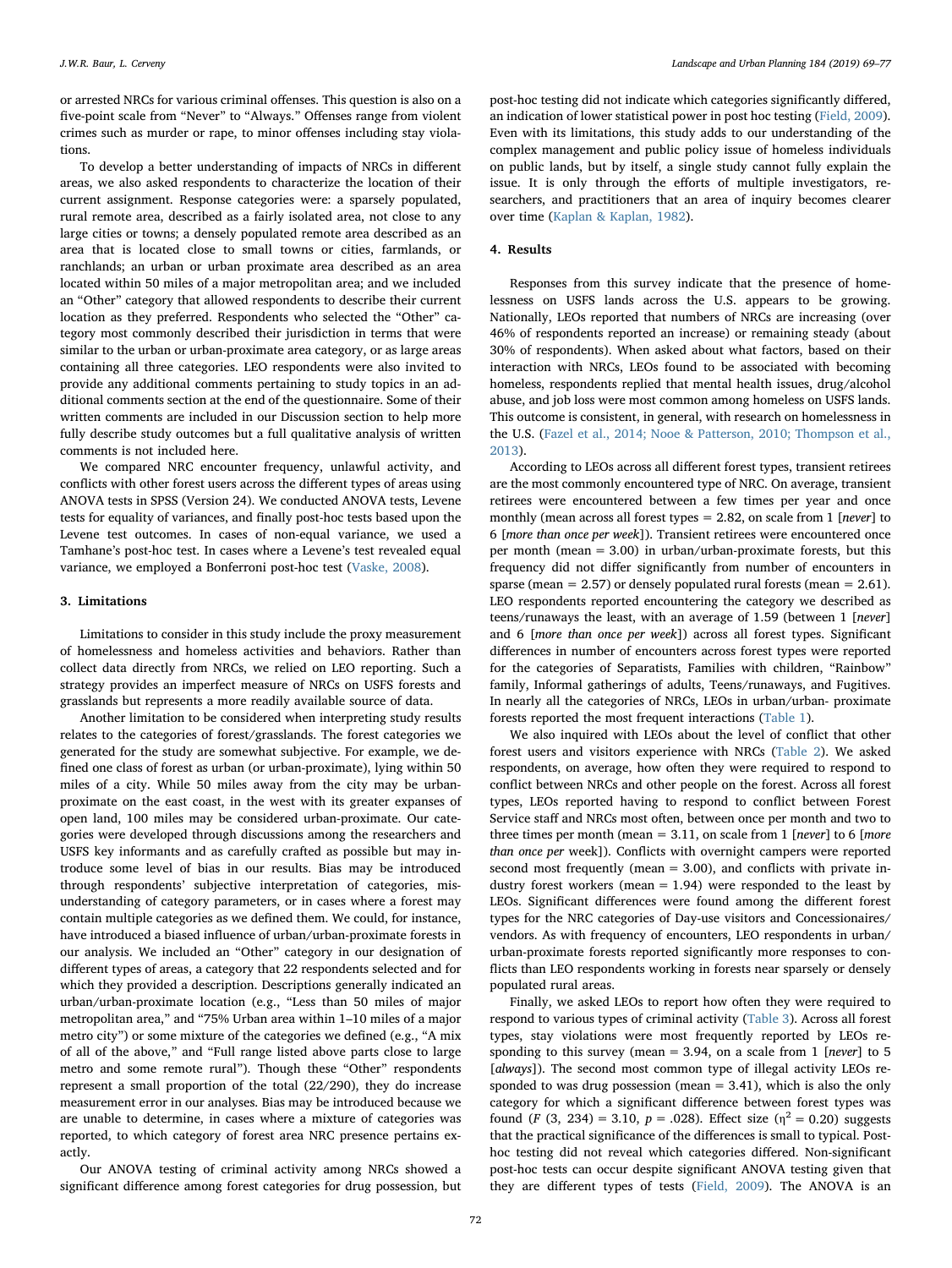#### <span id="page-4-0"></span>Table 1

Frequency of law enforcement officers' encounters with types of non-recreational campers by forest type.

|                                 | Frequency of Encounters by Type of Forest <sup>a,b,c</sup> |      |                     |           |                    |           |               |           |            |                              |                          |      |
|---------------------------------|------------------------------------------------------------|------|---------------------|-----------|--------------------|-----------|---------------|-----------|------------|------------------------------|--------------------------|------|
| Type of Non-recreational Camper | <b>SPRRA</b><br>Mean                                       | SD   | <b>DPRA</b><br>Mean | <b>SD</b> | <b>UPA</b><br>Mean | <b>SD</b> | Other<br>Mean | <b>SD</b> | $F$ -value | <i>p</i> -value <sup>d</sup> | Effect size <sup>e</sup> |      |
| Transient retirees/Rvers        | 2.57                                                       | 1.40 | 2.61                | 1.42      | 3.00               | 1.45      | 3.10          | 1.45      | 1.90       | 0.131                        | 0.15                     | 2.82 |
| Separtists                      | 2.60                                                       | 1.12 | $2.34^{a}$          | 1.01      | 2.86 <sup>b</sup>  | 1.34      | 2.67          | 1.32      | 2.83       | 0.039                        | 0.18                     | 2.62 |
| Families w children             | $2.14^{a}$                                                 | 0.97 | 2.35                | 1.15      | 2.64 <sup>b</sup>  | 1.23      | 2.71          | 1.31      | 2.69       | 0.047                        | 0.18                     | 2.46 |
| Informal gatherings of adults   | 2.02 <sup>a</sup>                                          | 1.30 | $2.24^{a}$          | 1.43      | 2.90 <sup>b</sup>  | 1.68      | 2.48          | 1.57      | 4.88       | 0.003                        | 0.23                     | 2.41 |
| Fugitives                       | $1.90^{\mathrm{a}}$                                        | 0.79 | $1.95^{\rm a}$      | 0.79      | 2.37 <sup>b</sup>  | 1.21      | 2.33          | 1.32      | 3.74       | 0.012                        | 0.21                     | 2.14 |
| Seasonal recreation workers     | 1.98                                                       | 1.26 | 1.85                | 1.17      | 2.07               | 1.34      | 2.24          | 0.87      | 0.66       | 0.579                        | 0.09                     | 2.04 |
| Forest workers                  | 2.10                                                       | 1.18 | 1.88                | 1.05      | 2.01               | 1.21      | 1.76          | 0.77      | 0.69       | 0.560                        | 0.09                     | 1.94 |
| Rainbow family                  | $1.71^{\rm a}$                                             | 0.85 | $1.75^{\circ}$      | 0.46      | 2.04 <sup>b</sup>  | 1.00      | 1.81          | 0.68      | 2.77       | 0.042                        | 0.18                     | 1.83 |
| College students                | 1.58                                                       | 1.07 | 1.55                | 0.87      | 1.91               | 1.35      | 1.60          | 1.20      | 1.79       | 0.151                        | 0.15                     | 1.66 |
| Teens/runaways                  | $1.34^{a}$                                                 | 0.59 | 1.47                | 0.79      | 1.84 <sup>b</sup>  | 1.16      | 1.71          | 1.23      | 3.94       | 0.009                        | 0.21                     | 1.59 |

<span id="page-4-2"></span><sup>a</sup> Frequency of encounter on scale, 1 (Never), 2 (A few times a year), 3 (About once a month), 4 (2-3 times a month), 5 (About once a week), 6 (More than once a week).

<span id="page-4-3"></span><sup>b</sup> SPRRA – Sparsely populated remote rural area; DPRA – Densely populated remote area; UPA – urban proximate area.

<span id="page-4-4"></span><sup>c</sup> Different superscripts denote categories with significant differences.

<span id="page-4-5"></span> $d$  A value lower than 0.05 indicates statistically significant difference.

<span id="page-4-6"></span><sup>e</sup> Effect size describes the practical significance of any differences. A value of 0.1 corresponds to a small difference. A value of 0.243 indicates a typical difference.

omnibus test looking at all comparisons simultaneously, while post-hoc tests conduct individual comparisons, requiring adjustment for compounded error. The adjustments decrease Type I error but increase the likelihood of Type II error (failing to reject the null hypothesis of no relationship, when it is false). LEOs reported responding the least to immigration violations (mean  $= 1.94$ ). Responses to drug possession were reported more commonly in forests near urban areas, than the other forest categories.

### 5. Discussion

#### 5.1. Conflict and unlawful behavior

We inquired how often LEOs are required to respond to conflict situations between NRCs and others present on the forest or grassland. Globally, outcomes of conflict among users in recreation and tourism areas ([Pickering & Rossi, 2016; Zhang, Fyall, & Zheng, 2015](#page-8-32)) appears to be consistent with what research reveals in the United States. Conflict between NRCs and other forest users is an area of recreation conflict research that is less well documented.

We found that conflict situations with NRCs are observed a few times per month at their most frequent. Frequency of conflict was highest in urban/urban-proximate sites and was reported most often

with forest service staff, concessionaires/vendors, and day-use visitors. For most visitors, forest sites located closer to urban areas likely represent a more convenient visit option than sites located farther away ([Walker & Crompton, 2012; Scott & Mowen, 2010](#page-8-33)). For the same reason, homeless individuals may tend to concentrate in urban/urbanproximate USFS sites. Thus, it stands to reason that others visiting or working in the forests and grasslands would come into conflict with NRCs more often in urban/urban-proximate sites given an apparent higher concentration of people at urban/urban-proximate locations.

We did not inquire about the nature or type of conflict LEOs respond to, so we cannot discuss how impactful conflict responses are on LEO workload. For example, conflicts may be generally minor, such as dayuse visitors simply reporting to an LEO that NRCs were in the area and may have made recreational users uncomfortable. The conflict could have been a verbal dispute. Or, it could be that LEOs interpreted conflict to mean that they had to actively intervene in a physical altercation or other difficult situation with responses that might include escalation of force and arrest. Nevertheless, LEOs, especially those posted in urban/urban-proximate forests, are clearly spending time managing conflict between NRCs and others on the forest, which has implications for their availability to respond to other issues or attend to other duties. Exploring conflict created by the criminal (or, at least, depreciative) behavior of NRCs expands the discussion of conflict in recreation,

#### <span id="page-4-1"></span>Table 2

Frequency of law enforcement responses to conflict between non-recreational campers and other users by forest type.

|                                      |                      |           | Frequency of Conflicts by Type of Forest <sup>a, b,c</sup> |           |                    |           |               |           |                 |                         |                          |
|--------------------------------------|----------------------|-----------|------------------------------------------------------------|-----------|--------------------|-----------|---------------|-----------|-----------------|-------------------------|--------------------------|
| Other User Type                      | <b>SPRRA</b><br>Mean | <b>SD</b> | <b>DPRA</b><br>Mean                                        | <b>SD</b> | <b>UPA</b><br>Mean | <b>SD</b> | Other<br>Mean | <b>SD</b> | <i>F</i> -value | $p$ -value <sup>d</sup> | Effect size <sup>e</sup> |
| Forest Service Staff                 | 2.98                 | 1.00      | 3.04                                                       | 0.86      | 3.27               | 0.92      | 3.15          | 0.81      | 1.45            | 0.228                   | 0.13                     |
| Recreational overnight visitors      | 2.83                 | 0.95      | 2.92                                                       | 0.89      | 3.16               | 0.72      | 3.10          | 0.79      | 2.16            | 0.094                   | 0.16                     |
| Day use visitors                     | 2.77 <sup>a</sup>    | 0.95      | 2.84                                                       | 0.85      | 3.16 <sup>b</sup>  | 0.71      | 3.05          | 0.76      | 3.41            | 0.018                   | 0.20                     |
| Private property owners              | 2.58                 | 0.96      | 2.83                                                       | 0.92      | 3.01               | 0.93      | 2.90          | 1.02      | 2.22            | 0.086                   | 0.16                     |
| Concessionaires/vendors              | 2.02 <sup>a</sup>    | 0.98      | 2.22                                                       | 0.93      | 2.48 <sup>b</sup>  | 0.97      | 2.05          | 0.83      | 3.08            | 0.028                   | 0.19                     |
| Non-timber forest product harvesters | 2.09                 | 1.02      | 2.12                                                       | 0.89      | 2.14               | 0.97      | 1.85          | 0.75      | 0.55            | 0.652                   | 0.08                     |
| Private industry forest workers      | 1.96                 | 0.90      | 2.01                                                       | 0.90      | 2.03               | 0.99      | 1.75          | 0.72      | 0.55            | 0.649                   | 0.08                     |

<span id="page-4-7"></span>Frequency of response to conflict on scale, 1 (Never), 2 (A few times a year), 3 (About once a month), 4 (2-3 times a month), 5 (About once a week), 6 (More than once a week).

<span id="page-4-8"></span><sup>b</sup> SPRRA – Sparsely populated remote rural area; DPRA – Densely populated remote area; UPA – urban proximate area.

<span id="page-4-9"></span> $\,^{\rm c}$  Different superscripts denote categories with significant differences.

<span id="page-4-10"></span> $d$  A value lower than 0.05 indicates statistically significant difference.

<span id="page-4-11"></span><sup>e</sup> Effect size describes the practical significance of any differences. A value of 0.1 corresponds to a small difference. A value of 0.243 indicates a typical difference. A value of 0.371 or higher indicates a large difference.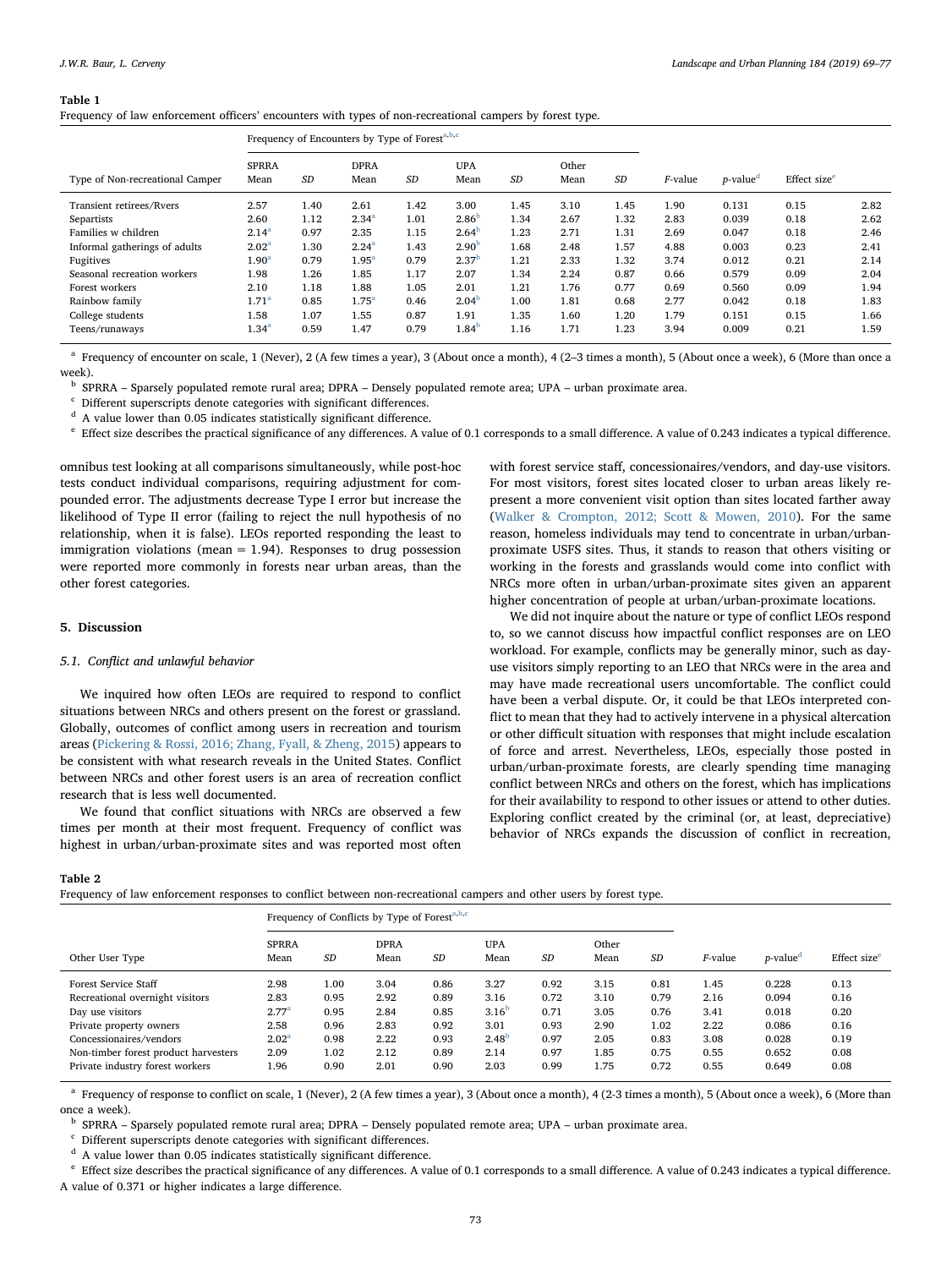#### <span id="page-5-0"></span>Table 3

Comparison of non-recreational campers' illegal behavior frequency by forest type.

|                                                      | Frequency of Illegal Activity in Types of Forests <sup>a,b,c</sup> |      |                     |      |                    |      |               |      |                 |                         |                          |
|------------------------------------------------------|--------------------------------------------------------------------|------|---------------------|------|--------------------|------|---------------|------|-----------------|-------------------------|--------------------------|
| Type of Illegal Activity by Non-recreational Campers | <b>SPRRA</b><br>Mean                                               | SD   | <b>DPRA</b><br>Mean | SD   | <b>UPA</b><br>Mean | SD   | Other<br>Mean | SD   | <i>F</i> -value | $p$ -value <sup>d</sup> | Effect size <sup>e</sup> |
| Stay violation                                       | 3.87                                                               | 0.92 | 3.82                | 0.92 | 3.99               | 0.85 | 4.11          | 0.79 | 0.84            | 0.474                   | 0.10                     |
| Drug possession                                      | 3.11                                                               | 1.10 | 3.50                | 0.80 | 3.56               | 0.70 | 3.47          | 1.02 | 3.10            | 0.028                   | 0.20                     |
| Unlicensed use of a motor vehicle                    | 3.13                                                               | 0.99 | 3.19                | 0.97 | 3.30               | 0.89 | 3.05          | 1.13 | 0.56            | 0.642                   | 0.09                     |
| Public intoxication                                  | 2.63                                                               | 1.08 | 2.99                | 0.91 | 3.10               | 0.92 | 3.05          | 1.22 | 2.45            | 0.064                   | 0.18                     |
| Drug trade/distribution                              | 2.57                                                               | 1.00 | 2.95                | 0.95 | 2.95               | 0.91 | 2.79          | 0.79 | 2.06            | 0.106                   | 0.16                     |
| Drug production/growing                              | 2.57                                                               | 1.05 | 2.95                | 0.95 | 2.95               | 0.91 | 2.79          | 0.79 | 0.28            | 0.843                   | 0.06                     |
| Vandalism/damage to public property                  | 2.63                                                               | 1.06 | 2.95                | 0.86 | 2.95               | 1.04 | 2.68          | 0.82 | 1.54            | 0.206                   | 0.14                     |
| Petty theft                                          | 2.57                                                               | 1.05 | 2.66                | 0.93 | 2.62               | 1.04 | 2.63          | 0.90 | 0.10            | 0.963                   | 0.04                     |
| Violent crime (e.g. murder, rape)                    | 2.43                                                               | 0.89 | 2.46                | 0.80 | 2.64               | 0.80 | 2.84          | 0.69 | 1.81            | 0.146                   | 0.15                     |
| Illegal possession of a firearm                      | 2.59                                                               | 0.98 | 2.47                | 0.93 | 2.53               | 0.91 | 2.58          | 1.02 | 0.18            | 0.908                   | 0.05                     |
| Panhandling                                          | 2.57                                                               | 1.07 | 2.53                | 0.99 | 2.77               | 1.09 | 2.26          | 0.99 | 1.62            | 0.186                   | 0.14                     |
| Permit violation                                     | 2.52                                                               | 1.03 | 2.59                | 1.03 | 2.49               | 1.27 | 2.16          | 1.07 | 0.77            | 0.510                   | 0.10                     |
| DUI                                                  | 2.28                                                               | 0.91 | 2.49                | 0.85 | 2.53               | 0.87 | 2.37          | 1.07 | 0.88            | 0.451                   | 0.11                     |
| Vandalism/damage to private property                 | 2.22                                                               | 0.92 | 2.47                | 0.93 | 2.42               | 1.02 | 2.11          | 0.81 | 1.23            | 0.300                   | 0.13                     |
| Poaching                                             | 2.05                                                               | 0.91 | 2.22                | 0.84 | 2.09               | 0.85 | 2.16          | 0.83 | 0.48            | 0.696                   | 0.08                     |
| Grand theft                                          | 2.13                                                               | 0.83 | 2.12                | 0.85 | 2.12               | 0.88 | 2.05          | 0.71 | 0.04            | 0.989                   | 0.02                     |
| Immigration violation                                | 1.87                                                               | 0.89 | 2.01                | 0.99 | 2.03               | 1.09 | 1.84          | 0.83 | 0.42            | 0.739                   | 0.07                     |

<span id="page-5-1"></span><sup>a</sup> Frequency of encounter on scale, 1 (Never), 2 (Rarely), 3 (Sometimes), 4 (Quite often), 5 (Always).

<span id="page-5-2"></span><sup>b</sup> SPRRA – Sparsely populated remote rural area; DPRA – Densely populated remote area; UPA – urban proximate area.

<span id="page-5-3"></span>Different superscripts denote categories with significant differences.

<span id="page-5-4"></span> $d$  A value lower than 0.05 indicates statistically significant difference.

<span id="page-5-5"></span><sup>e</sup> Effect size describes the practical significance of any differences. A value of 0.1 corresponds to a small difference. A value of 0.243 indicates a typical difference. A value of 0.371 or higher indicates a large difference.

<span id="page-5-6"></span> $f$  Though a significant F-value was found, post-hoc tests failed to indicate which categories differed significantly.

leisure, and tourism settings. Impacts of criminal activities on recreation seekers have been explored in the U.S. ([Chavez et al., 2004\)](#page-7-12) as well as other countries including Ghana ([Adam & Adongo, 2016\)](#page-7-16) and South Africa ([George, 2010](#page-8-24)).

On national forest lands in the U.S., the kinds of unlawful activities LEOs report responding to in connection with NRCs vary little among different forest types, in general. Stay violations were reported as occurring most often. As noted, there are homeless individuals who would opt to set up long term temporary shelter on public lands rather than stay in city shelters. Conversations with key informants revealed that, for some NRCs, such as the transient retirees, moving among USFS sites throughout the year is common, as weather patterns change. As a result, much of the time LEOs spend interacting with NRCs involves LEOs directing homeless campers to vacate a site. Key informant conversations with LEOs indicated that when asked to vacate a site, some NRCs will move to a nearby site and re-establish a new encampment. One respondent to our questionnaire echoed this sentiment when s/he wrote in the additional comments section, "Most of the summer and winter it seems to [be] a chess game of moving … from one area of the forest to another." In some remote sites, NRCs can easily hide and evade further contact given the vast territories LEOs patrol. In some cases, LEOs physically transport NRCs outside the national forest boundary, but more often, LEOs notify individuals at an NRC encampment that they have exceeded their stay limit and ask them to leave. The officer will return on a future day to see whether the NRC party has complied.

Drug possession was reported as the second most commonly encountered form of illegal activity among NRCs. This result is consistent with data that point to the high prevalence of substance abuse among homeless populations ([Kim et al., 2010; Padgett et al., 2011](#page-8-11)). USFS LEOs reported that they often refer people to counseling and drug intervention services. One survey respondent wrote, "About half do not want help, won't accept it – drugs, alcohol and mental health issues are pervasive." NRCs struggling with mental health and addiction issues present a particularly difficult challenge for LEOs who may not have specific training in addiction intervention or who may not have ready access to treatment networks. This may especially true in remote, rural forests. LEOs are highly trained professionals who serve the public and

protect natural resources, but they may not all have extensive training in mental health services, which could affect their ability to respond to those experiencing substance abuse or mental health challenges, ([Markowitz, 2011\)](#page-8-34). One respondent wrote, "There exists a real need for officers to train to interact with these individuals many of whom may be suffering from mental illness."

LEOs reported that unlicensed use of a motor vehicles was fairly common among NRCs. This finding is consistent with verbal comments made by key informants we spoke with to prepare for this survey who stated that homeless individuals on national forests often use their vehicles for shelter and, in many cases, the registration on the vehicles has expired. While we anticipated that drug possession would be reported more frequently than many other violations in connection with homeless campers, we had not expected drug trade and distribution to be reported in conjunction with NRCs as frequently as it was. The literature about crime on national forest lands does not give an impression of a connection between NRCs and drug production ([Chavez et al., 2004;](#page-7-12) [Tynon & Chavez, 2006; Wing & Tynon, 2006](#page-7-12)), so we would have expected such activities to be rarer than reported.

We were also not expecting violent crime to be as frequent as it appears in our outcomes either. Crime perpetrated by homeless individuals has been found to be largely of a non-violent nature when severe mental illness is not involved ([Fischer, Shinn, Shrout, &](#page-7-17) [Tsemberis, 2008](#page-7-17)). Unfortunately, when asking about NRC conflict, we did not inquire as to victims' status (other NRC or recreational visitors), but this would be useful information to gather in a future project to help manage conflict, crime, and concerns among other forest users. Results for petty theft and vandalism to public property appear consistent with anecdotal evidence of NRCs taking items from unattended campsites (e.g., bicycles, coolers, and camp equipment) and removing materials from fixed structures to use in shelters or other construction. Key informant conversations revealed that NRCs have been known to remove wood and other building materials from USFS structures to burn as firewood or to construct personal shelters or fences.

One unexpected outcome our data revealed was that panhandling was reported to occur slightly less than illegal possession of a firearm, an outcome we would not have predicted. In fact, panhandling falls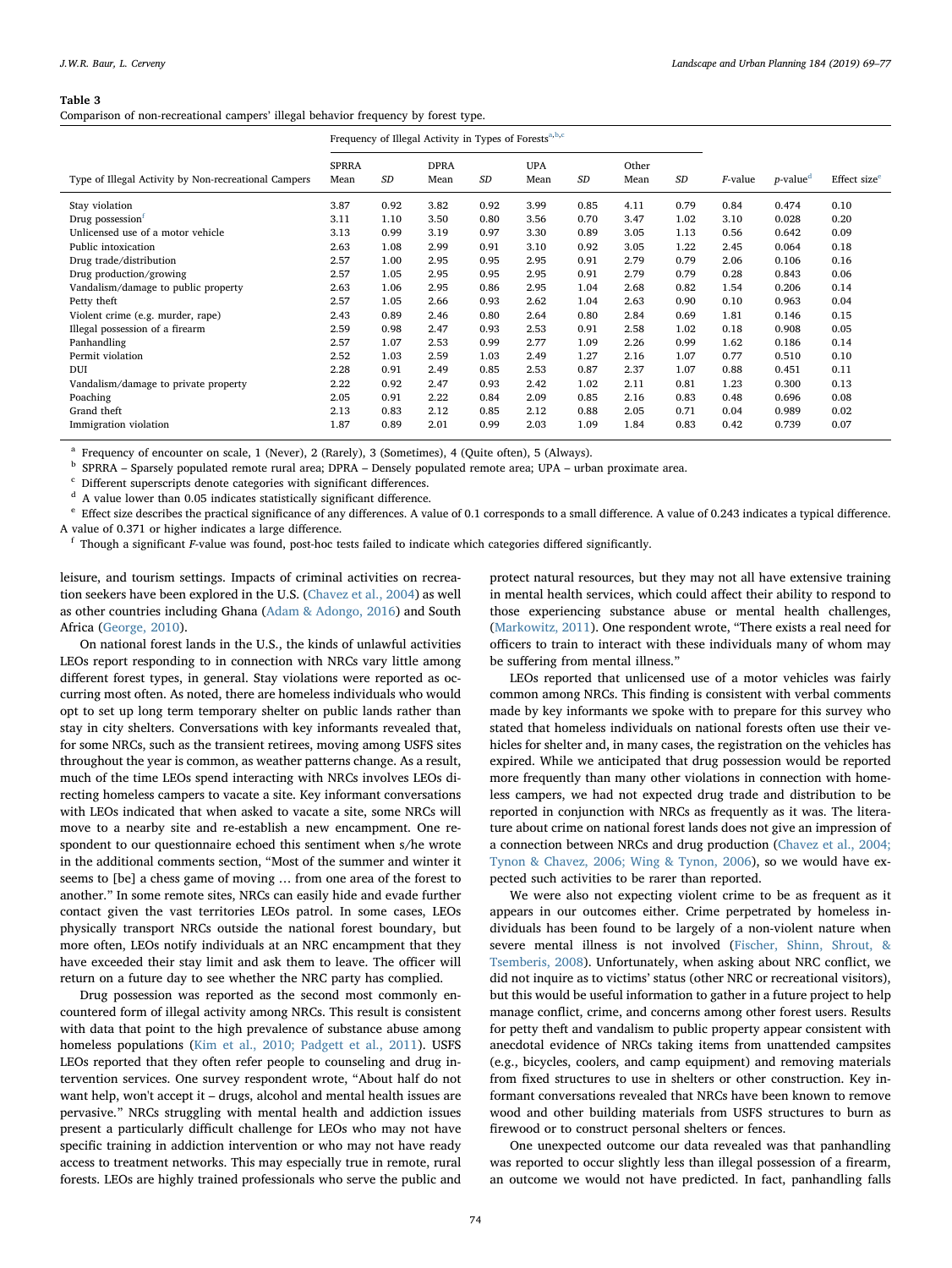below several other crimes we would have anticipated to occur less frequently, such as drug production and violent crime. Given that panhandling seems to be a common strategy to procure resources for a homeless person, at least in urban areas, we anticipated a higher prevalence in our study. Petty theft was reported as occurring more often than panhandling, so it may be that NRCs are relying less on asking for handouts and more on taking what they need. It is equally plausible that many homeless campers on USFS lands are able to obtain help from social services, thus reducing their reliance on panhandling.

The least common types of criminal behavior were poaching of fish or game, grand theft, and immigration violations. The poaching item was presented in the questionnaire as illegal hunting or fishing (poaching used in the [Table 3](#page-5-0) for simplicity). The higher prevalence of illegal possession of a firearm and the low incidence of hunting related crimes may indicate that possession of firearms is largely for protection, rather than hunting. This interpretation depends somewhat on types of firearms possessed, hand guns or rifles. Hand guns would likely be more useful as personal protection and less useful for hunting. However, we did not inquire to that level of detail.

Grand theft, defined in the state of California (monetary thresholds between petty and grand theft vary across different states) as theft of items valued at over \$950 ([State of California, n.d.](#page-8-35)), occurred infrequently as well. It is not clear whether NRCs are purposefully restricting theft to less expensive items or there is an absence of expensive items at camp sites. These uncommon types of crime are less telling than the most common occurrences of drug possession and public intoxication. The prevalence of substance abuse and addiction-related crime is strongly in line with the literature on the prevalence of homeless individuals facing challenges with substance abuse and mental illness. Additional, specialized training to manage NRCs with mental health and/or addiction challenges will probably require additional support but may be important in response to a continuing presence and likely increases in NRCs in U.S. national forests.

### 6. USFS resource limitations

In addition to providing diverse recreation opportunities to visitors and maintaining the health of ecosystems, the USFS has needed to shift finite resources towards addressing impacts of long-term forest occupants and to provide services to homeless campers seeking help. The agency currently faces constraints in budgetary and personnel capacity and pressing needs for maintenance of infrastructure and facilities ([Davenport, Anderson, Leahy, & Jakes, 2007; More, 2002](#page-7-18)). As one respondent commented in the additional comments section of the questionnaire,

"This issue is becoming more problematic and more burdensome on a program that is already stretched extremely thin. The majority of these non-recreational campers bring alcohol abuse, drug abuse and general lack of compliance problems with them to the [National] Forests."

# Another LEO wrote,

"Land management agencies are not social service agencies. While we are compassionate, we do not have the resources or abilities to solve the person/family issues. We focus on the environmental protections and negative impacts to public safety and recreationists."

# One LEO explained,

"Like many programs, District Rangers and Forest Supervisors have administrative issues that they are overwhelmed with. Most have a hard-enough time having the resources to clean toilets and meet minimum standards on the district, let alone deal with long term non-recreational transients."

Still another LEO wrote that, "It's a continual problem that we

address each incident on a case by case basis to find the best solution. It's tough and it seems to never end." For land management agencies to meaningfully address challenges arising from homelessness on public lands, additional resources, including more empirical data and in-depth research (including interviews with NRCs and LEOs), would be helpful. Homelessness remains a stubborn social and economic challenge in the U.S. Public agencies and private organizations located mostly in cities are available to help people living on urban streets, but homeless individuals and families sometimes opt to relocate to public lands outside settled areas.

LEO reports of increased encounters with NRCs in urban/urbanproximate forest and grasslands may result from a need among many homeless individuals to be nearer to social or medical services, veterans' agencies, employment opportunities, retail or postal services, and public transportation located in urban areas. One survey respondent wrote in the additional comments section, "Highest density of transient/homeless camps occur close to town where food, services, alcohol, drugs, etc. are available. The further I get from town, the less transient camps…" It may also be that U.S. national forests close to cities present a more easily accessed alternative for homeless individuals reluctant to stay in a shelter. Homeless people may choose to stay on public lands rather than feel unsafe in a shelter or face the prospect of parting with an animal companion. Urban/urban-proximate forests may also act as a kind of "overflow" for cities in which public services cannot adequately provide responses to large numbers of homeless residents. Perhaps encounters with NRCs in urban/urbanproximate locations are more frequent because, unlike remote locations, it is harder for NRCs to avoid contact with LEOs. The reasons underlying the apparent greater prevalence of homeless campers in urban/urban-proximate forest/grassland areas are currently unclear and require further investigation.

Nearly half of the respondents to our survey reported that the presence of NRCs in their jurisdiction is increasing, which suggests that the USFS, and other public land management agencies in the U.S., may find that the persistent challenge may require additional resources and attention. An LEO wrote in the additional comments section of the questionnaire, "Being the only forest officer in the [area], I do not have the time or resources to patrol this area every day and keep track of every transient living/working in the area. It's a nightmare." Resources directed towards impacts of homeless campers might compete with other pressing needs related to resource protection and visitor safety, such as wildland fire management. Where in years past, the USFS needed to concern itself with primarily natural resources and recreational visitor management, increasingly, the agency is being drawn into responding to homelessness, mental illness, and addition. Tangible and manageable solutions that will directly address the challenges of homelessness on USFS lands can be developed by using empirical data such as that found in this study, to help inform management discussions.

# 7. Possible responses to NRCs on USFS lands

Whatever the causes, the frequency of LEO encounters with the homeless (especially in urban/urban- proximate forests) suggests that line officers and LEOs need a variety of management responses to address persistent homeless habitation. Among possible strategies, the USFS and other natural resource agencies could explore new partnerships or expand relationships with local organizations serving the homeless such as non-profits, faith-based organizations, and city agencies. For instance, veterans constitute a substantial proportion of the homeless population in the U.S. ([Tsai, Link, Rosenheck, & Pietrzak,](#page-8-36) [2016\)](#page-8-36), such that they may constitute a growing percentage of inhabitants on public lands. Reaching out to private and public veterans' organizations may be beneficial to expand the array of strategic options. Organizations that serve senior citizens may also be valuable partners to USFS staff. Our data revealed that "transient retirees" were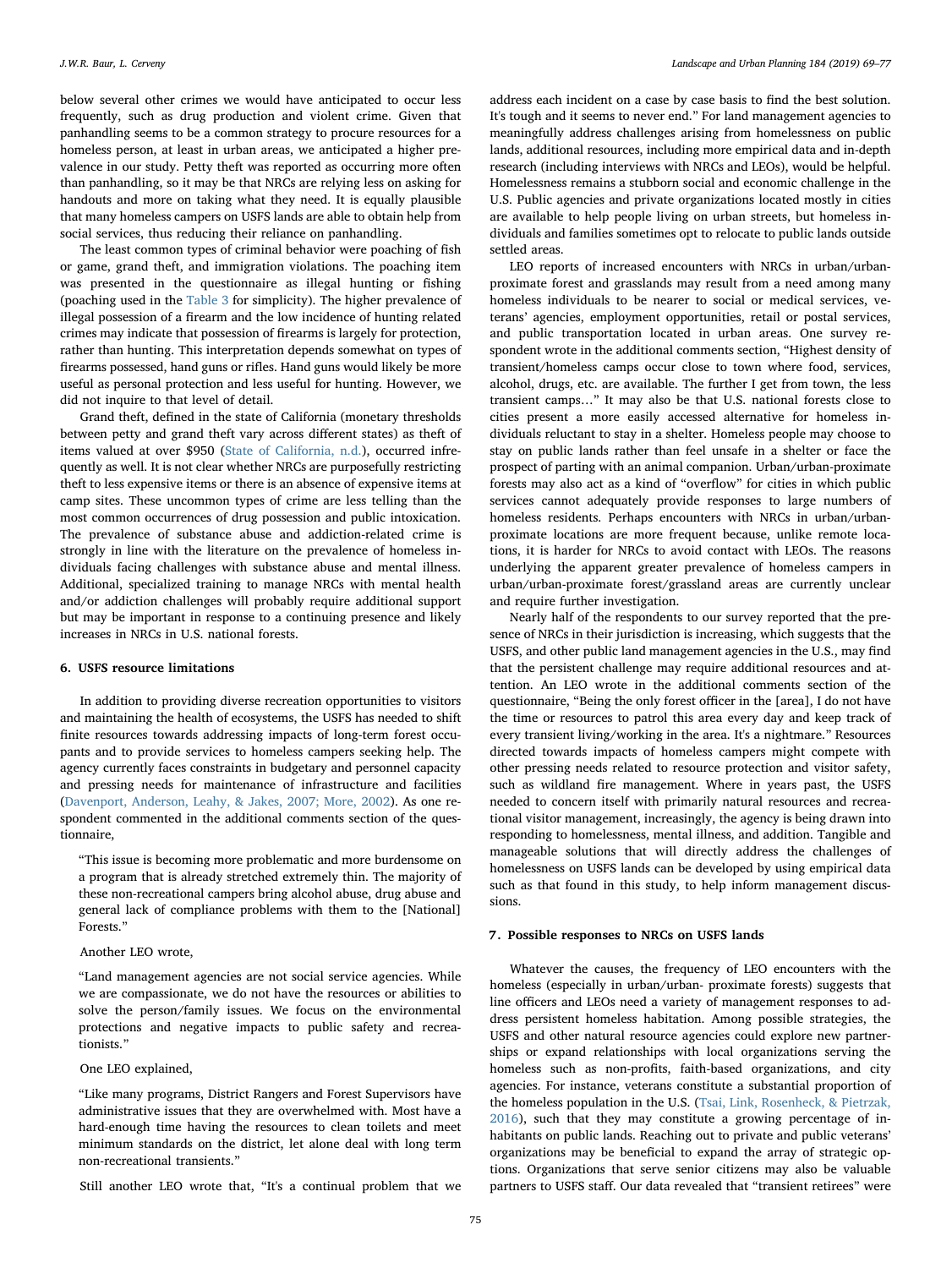most often encountered by LEOs on national forests and grasslands suggesting that learning more about how to best work with seniors could benefit LEOs and the USFS.

Transient retirees, generally, are older Americans on a fixed income who do not maintain a permanent home and who may be seasonally nomadic. Older homeless individuals have fewer employment options than other types of NRCs and may continue to be a persistent presence on public lands, presenting unique management challenges for forest staff [\(Kimbler, DeWees, & Harris, 2017\)](#page-8-37). Older homeless individuals often require a greater number of medical services than younger adults ([Brown et al., 2017](#page-7-19)). As the population in North America ages amidst an environment of persistent economic and housing challenges [\(Crane](#page-7-20) [& Warnes, 2010; Culhane, Metraux, Byrne, Stino, & Bainbridge, 2013](#page-7-20)), we anticipate that this category of NRCs will remain stable or increase. Transient retiree NRCs were most commonly encountered in urban/ urban- proximate forests, perhaps due to a need to be closer to medical care and other social services. Forest supervisors in urban/urbanproximate locations might consider augmenting training and resources to respond to the unique medical challenges of older homeless adults.

In contrast, teens/runaways were least often encountered by LEOs, but, like their older counterparts, were also encountered most commonly in urban/urban-proximate forests. Homeless teens/runaways are a particularly vulnerable group for whom sexual exploitation, substance abuse, pregnancy, and mental health issues are common [\(Morewitz,](#page-8-38) [2016\)](#page-8-38). Homeless teens and young adults may be more susceptible to partner violence [\(Petering, Rhoades, Rice, & Yoshioka-Maxwell, 2017\)](#page-8-39) and likely to engage in illegal behaviors including panhandling, drug sales, and theft ([Ferguson, Bender, & Thompson, 2016; Ferguson,](#page-7-21) [Helderop, Bender, & Grubesic, 2016](#page-7-21)) that could negatively impact other forest users in urban proximate forest sites. The USFS might consider benefits of partnering with agencies that work with teens and runaways to find permanent housing solutions for teens and runaways residing on USFS lands. LEOs know, at least roughly, the locations of teenaged NRCs, and could work with social agencies and non-profits to locate and reach out to teens and runaways in urgent need of help.

We want to caution that our results are the result of a single study. No one study, no matter its sophistication or breadth, can adequately explain a complex phenomenon like homelessness on public lands. Before any policies or management strategies are considered, additional in-depth study is needed. Our study did not attempt to enumerate populations of NRCs on public lands, but it will be important to develop a reasonable estimate of how many people a forest or district has living on USFS lands and how much such populations fluctuate throughout the year. Additional study will help by identifying who (members of what group) are committing what illegal acts, and who are the victims of NRCs' criminal behavior. Further, forest planners and managers will benefit by knowing more about any seasonal patterns that might exist which influence when additional services are needed.

#### 8. Conclusion

Homelessness will likely continue to present substantial challenges to U.S. public and private organizations [\(Lee et al., 2010\)](#page-8-3) in an environment in which support services for the homeless are unpredictable ([Bussewitz, 2016\)](#page-7-22). There is little reason to believe that the USFS can expect fewer homeless residents on national forest lands for the time being. On the contrary, our respondents reported that the presence of NRCs on USFS lands appears to be increasing or remaining steady. As a result, LEOs, and other USFS staff, will be required to continue managing the effects of long-term occupants of their lands.

The apparent growing presence of NRCs on USFS lands constitutes an unanticipated burden on scarce agency resources. In the absence of additional resources and research directed at NRCs' impacts on natural and social components of U.S. public lands, management strategies are likely to remain ad hoc and incomplete. As one respondent noted, "Unfortunately homelessness is a complex issue, and does not lend itself

to easy answers. Forest management quite often do not have an understanding of the socio-economic complexities at play, or the frequency of psychological or mental health issues and [f]requent dependency or addiction issues plaguing the homeless." USFS LEOs are having to devote more of their time responding to situations involving NRCs, while remaining responsible for visitor wellbeing and ecological health in patrol areas commonly exceeding one hundred thousand acres. We suggest that a comprehensive, national strategy that fully incorporates participant research, could contribute to resource allocation decisions to successfully manage the persistent challenge of homeless campers on USFS lands.

#### References

- <span id="page-7-16"></span>[Adam, I., & Adongo, C. A. \(2016\). Do backpackers su](http://refhub.elsevier.com/S0169-2046(18)31416-6/h0005)ffer crime? An empirical in[vestigation of crime perpetrated against backpackers in Ghana.](http://refhub.elsevier.com/S0169-2046(18)31416-6/h0005) Journal of Hospitality [and Tourism Management, 27](http://refhub.elsevier.com/S0169-2046(18)31416-6/h0005), 60–67.
- <span id="page-7-10"></span>[Alleyne, D., & Boxill, I. \(2003\). The impact of crime on tourist arrivals in Jamaica.](http://refhub.elsevier.com/S0169-2046(18)31416-6/h0010) [International Journal of Tourism Research, 5](http://refhub.elsevier.com/S0169-2046(18)31416-6/h0010)(5), 381–391.
- <span id="page-7-4"></span>[Baillergeau, E. \(2014\). Governing public nuisance: Collaboration and con](http://refhub.elsevier.com/S0169-2046(18)31416-6/h0015)flict regarding [the presence of homeless people in public spaces of Montreal.](http://refhub.elsevier.com/S0169-2046(18)31416-6/h0015) Critical Social Policy, 34[\(3\), 354](http://refhub.elsevier.com/S0169-2046(18)31416-6/h0015)–373.
- <span id="page-7-0"></span>[Baker, L. A., Elliott, J., Williams Mitchell, J., & Thiele, M. \(2016\). Many paths, one](http://refhub.elsevier.com/S0169-2046(18)31416-6/h0020) destination. [Journal of Housing & Community Development,](http://refhub.elsevier.com/S0169-2046(18)31416-6/h0020) 6–15.
- <span id="page-7-9"></span>[Balmford, A., Green, J. M., Anderson, M., Beresford, J., Huang, C., Naidoo, R., ... Manica,](http://refhub.elsevier.com/S0169-2046(18)31416-6/h0025) [A. \(2015\). Walk on the wild side: Estimating the global magnitude of visits to pro](http://refhub.elsevier.com/S0169-2046(18)31416-6/h0025)tected areas. [PLoS Biology, 13](http://refhub.elsevier.com/S0169-2046(18)31416-6/h0025)(2), e1002074.
- <span id="page-7-8"></span>Bottorff, H., Campi, T., Parcell, S., & Sbragia, S. (2012). Homelessness in the Willamette National Forest: A qualitative research project (Master's thesis). Retrieved from <https://scholarsbank.uoregon.edu/xmlui/handle/1794/12633>.
- <span id="page-7-19"></span>[Brown, R. T., Hemati, K., Riley, E. D., Lee, C. T., Ponath, C., Tieu, L., ... Kushel, M. B.](http://refhub.elsevier.com/S0169-2046(18)31416-6/h0035) [\(2017\). Geriatric conditions in a population-based sample of older homeless adults.](http://refhub.elsevier.com/S0169-2046(18)31416-6/h0035) [The Gerontologist, 57](http://refhub.elsevier.com/S0169-2046(18)31416-6/h0035)(4), 757–766.
- <span id="page-7-6"></span>[Brown, S., & Wilderson, D. \(2010\). Homelessness prevention for former foster youth:](http://refhub.elsevier.com/S0169-2046(18)31416-6/h0040) [Utilization of transitional housing programs.](http://refhub.elsevier.com/S0169-2046(18)31416-6/h0040) Children and Youth Services Review, 32[\(10\), 1464](http://refhub.elsevier.com/S0169-2046(18)31416-6/h0040)–1472.
- <span id="page-7-22"></span>Bussewitz, C. (2016, June 8). Homeless shelters struggle with loss of federal funding: Shelter managers in Hawaii are scrambling to figure out how to keep a roof over the heads of hundreds of homeless people. U.S. News and World Report. Retrieved from https://www.usnews.com/news/us/articles/2016-06-08/homeless-shelters-strugglewith-loss-of-federal-funding.
- <span id="page-7-5"></span>[Chamberlain, C., & Johnson, G. \(2011\). Pathways into adult homelessness.](http://refhub.elsevier.com/S0169-2046(18)31416-6/h0050) Journal of Sociology, 1–18 [1440783311422458.](http://refhub.elsevier.com/S0169-2046(18)31416-6/h0050)
- <span id="page-7-11"></span>[Chavez, D. J., & Tynon, J. F. \(2000\). Triage law enforcement: Societal impacts on national](http://refhub.elsevier.com/S0169-2046(18)31416-6/h0055) forests in the west. [Environmental Management, 26](http://refhub.elsevier.com/S0169-2046(18)31416-6/h0055)(4), 403–407.
- <span id="page-7-12"></span>[Chavez, D. J., Tynon, J. F., & Knap, N. E. \(2004\). Reducing crime and violence on public](http://refhub.elsevier.com/S0169-2046(18)31416-6/h0060) [lands: Case studies in the USDA Forest Service.](http://refhub.elsevier.com/S0169-2046(18)31416-6/h0060) Journal of Park and Recreation [Administration, 22](http://refhub.elsevier.com/S0169-2046(18)31416-6/h0060)(3), 22–38.
- <span id="page-7-14"></span>Clark, R. N. & Stankey, G. (1979). The recreation opportunity spectrum: A framework for planning, management and research. Portland, OR, USDA Forest Service, Pacific Northwest Forest and Range Experiment Station.
- <span id="page-7-7"></span>Click, T. L. (2015). [Dirty Paws? Identity, Adaptation and Exclusion for United States Homeless](http://refhub.elsevier.com/S0169-2046(18)31416-6/h0070) Populations and their Pets. [Doctoral dissertationWichita State University.](http://refhub.elsevier.com/S0169-2046(18)31416-6/h0070)
- <span id="page-7-20"></span>[Crane, M., & Warnes, A. M. \(2010\). Homelessness among older people and service re](http://refhub.elsevier.com/S0169-2046(18)31416-6/h0075)sponses. Reviews [in Clinical Gerontology, 20](http://refhub.elsevier.com/S0169-2046(18)31416-6/h0075)(4), 354–363.
- <span id="page-7-2"></span>[Cronley, C. \(2010\). Unraveling the social construction of homelessness.](http://refhub.elsevier.com/S0169-2046(18)31416-6/h0080) Journal of Human [Behavior in the Social Environment, 20](http://refhub.elsevier.com/S0169-2046(18)31416-6/h0080)(2), 319–333.
- [Culhane, D. P., Metraux, S., Byrne, T., Stino, M., & Bainbridge, J. \(2013\). The age](http://refhub.elsevier.com/S0169-2046(18)31416-6/h0085) [structure of contemporary homelessness: Evidence and implications for public policy.](http://refhub.elsevier.com/S0169-2046(18)31416-6/h0085) [Analyses of Social Issues and Public Policy, 13](http://refhub.elsevier.com/S0169-2046(18)31416-6/h0085)(1), 228–244.
- <span id="page-7-1"></span>[Culhane, D. P., Metraux, S., & Hadley, T. R. \(2002\). Public service reductions associated](http://refhub.elsevier.com/S0169-2046(18)31416-6/h0090) [with the placement of homeless people with severe mental illness in supportive](http://refhub.elsevier.com/S0169-2046(18)31416-6/h0090) housing. [Housing Policy Debate, 13](http://refhub.elsevier.com/S0169-2046(18)31416-6/h0090)(1), 107–163.
- <span id="page-7-18"></span>[Davenport, M. A., Anderson, D. H., Leahy, J. E., & Jakes, P. J. \(2007\). Re](http://refhub.elsevier.com/S0169-2046(18)31416-6/h0095)flections from [USDA Forest Service employees on institutional constraints to engaging and serving](http://refhub.elsevier.com/S0169-2046(18)31416-6/h0095) [their local communities.](http://refhub.elsevier.com/S0169-2046(18)31416-6/h0095) Journal of Forestry, 105(1), 43–48.
- <span id="page-7-3"></span>[Fazel, S., Geddes, J. R., & Kushel, M. \(2014\). The health of homeless people in high](http://refhub.elsevier.com/S0169-2046(18)31416-6/h0100)[income countries: Descriptive epidemiology, health consequences, and clinical and](http://refhub.elsevier.com/S0169-2046(18)31416-6/h0100) [policy recommendations.](http://refhub.elsevier.com/S0169-2046(18)31416-6/h0100) The Lancet, 384(9953), 1529–1540.
- <span id="page-7-21"></span>[Ferguson, K. M., Bender, K., & Thompson, S. J. \(2016\). Predicting illegal income gen](http://refhub.elsevier.com/S0169-2046(18)31416-6/h0105)[eration among homeless male and female young adults: Understanding strains and](http://refhub.elsevier.com/S0169-2046(18)31416-6/h0105) responses to strains. [Children and Youth Services Review, 63](http://refhub.elsevier.com/S0169-2046(18)31416-6/h0105), 101–109.
- [Ferguson, K. M., Helderop, E., Bender, K., & Grubesic, T. H. \(2016\). Predicting geographic](http://refhub.elsevier.com/S0169-2046(18)31416-6/h0110) [transience in homeless young adults across three US cities: Who are these frequent](http://refhub.elsevier.com/S0169-2046(18)31416-6/h0110) flyers and distance travelers? [Journal of Human Behavior in the Social Environment,](http://refhub.elsevier.com/S0169-2046(18)31416-6/h0110) 26(7–[8\), 648](http://refhub.elsevier.com/S0169-2046(18)31416-6/h0110)–663.
- <span id="page-7-15"></span>Field, A. (2009). [Discovering statistics using SPSS.](http://refhub.elsevier.com/S0169-2046(18)31416-6/h0115) Sage Thousand Oaks, CA.
- <span id="page-7-13"></span>[Fischer, F. \(2008\). The importance of law enforcement for protected areas: Don't step](http://refhub.elsevier.com/S0169-2046(18)31416-6/h0120) back! Be honest-protect!. [GAIA-Ecological Perspectives for Science and Society, 17](http://refhub.elsevier.com/S0169-2046(18)31416-6/h0120)(1), 101–[103](http://refhub.elsevier.com/S0169-2046(18)31416-6/h0120).
- <span id="page-7-17"></span>[Fischer, S. N., Shinn, M., Shrout, P., & Tsemberis, S. \(2008\). Homelessness, mental illness,](http://refhub.elsevier.com/S0169-2046(18)31416-6/h0125)